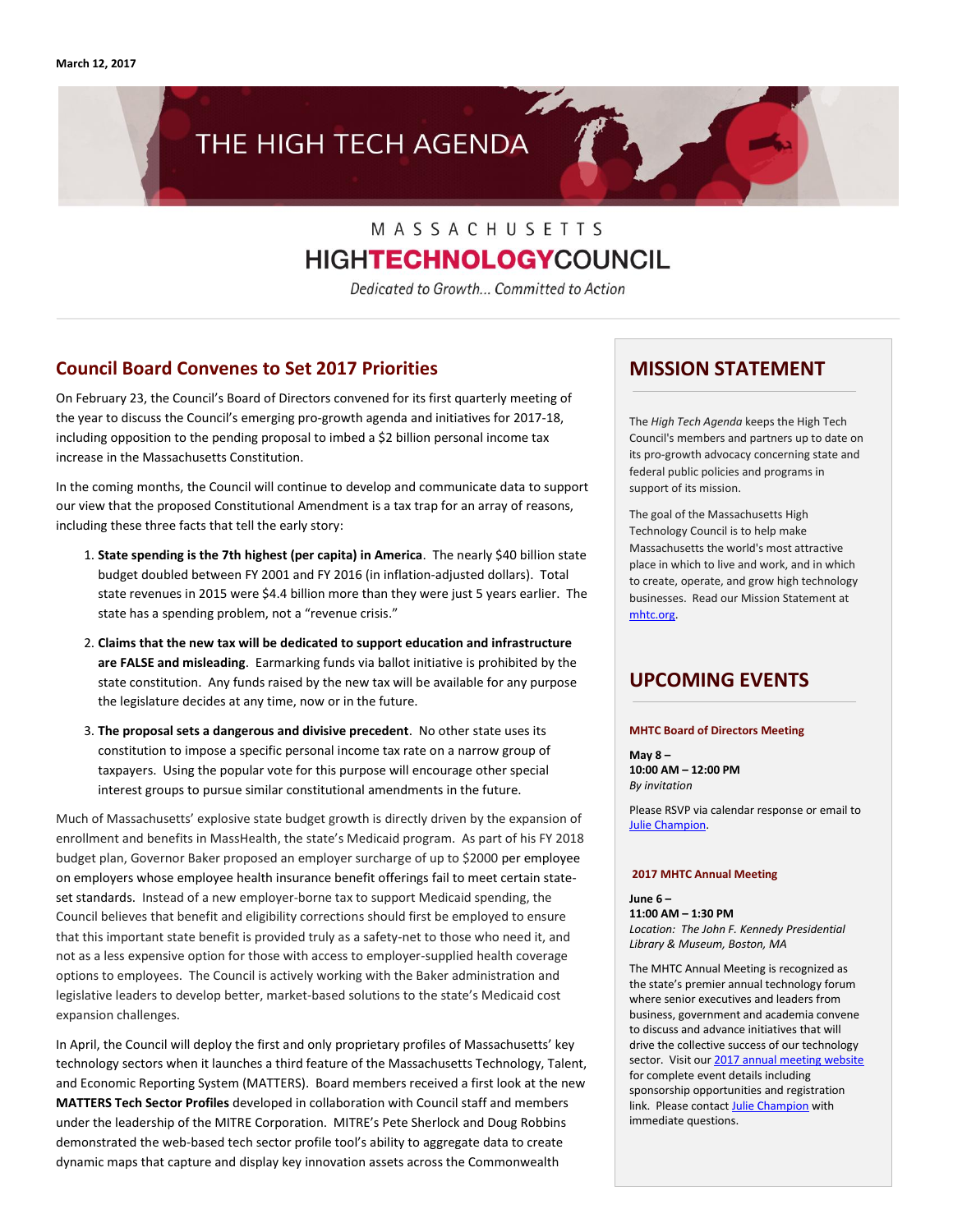including patents, research grants, venture investments, start-up activity, existing companies and employment data for each sector. [\(Click here](http://www.mhtc.org/?p=163124) for more detailed information.) Unlike MATTERS core data, which is openly available to anyone, the Tech Sector Profiles will be accessible only to Council members and our MATTERS project sponsors and knowledge partners. To learn more about MATTERS and the Tech Sector Profile project, contact Andrew DeFalco a[t andrew@mhtc.org.](mailto:andrew@mhtc.org)

Reflecting the critically important nature of the Council's ongoing work, the Board also reestablished an Executive Committee to work with the Board to shape the Council's multiyear strategic direction and drive our priorities. We are fortunate to have the following Council leaders serving in these key roles:

Gerald Colella, MKS Instruments Aron Ain, Kronos Incorporated Ed Mackey, Boston Scientific Stephen Pagliuca, Bain Capital Robert Reynolds, Putnam Investments

William F. Achtmeyer, Parthenon-EY Christopher Anderson, Mass. High Tech Council

## **Council to Celebrate 40th Anniversary with 2017 Annual Meeting Featuring Governor Baker, CNBC Best States Founder and Ray Stata Award Presentation**

The Council's 2017 Annual Meeting is scheduled for June 6 from 11:00 AM to 1:30 PM at the JFK Presidential Library & Museum in Boston. (Clic[k here](https://mhtc-events-2017-annual-meeting-06062017.eventbrite.com/) to register now.) The Annual Meeting is recognized as the State's premier yearly technology forum where senior executives and leaders from business, government and academia convene to discuss and advance initiatives that will drive the collective success of our technology sector. (Click to view highlights of ou[r 2016 Annual Meeting](https://vimeo.com/163859718) and testimonials about the Council's mission and [impact](https://vimeo.com/165928914) from technology leaders in attendance.)

This year, we will again welcome **Governor Charlie Baker**  for a keynote address. Our program will also feature **CNBC Special Correspondent Scott Cohn**. Seven years ago, Mr. Cohn founded **CNBC's Top States for Business** rankings which have become an annual and highly respected barometer of state competiveness. Mr. Cohn will provide unique insights on state competiveness and how the business news network assesses individual states for inclusion among the best performers in the country.



In a lasting tribute to tech-icon Ray Stata, the Council will present the inaugural **Ray Stata Leadership and Innovation Award**. Ray Stata, founder of Analog Devices, and co-founder and the first president of the Council, has served continuously as a member of our board of directors for 40 years. Ray has a global reputation as a dedicated and successful industry leader and ardent advocate for cultivating talent and investments in research and innovation.

The Council's Board of Directors will present the Stata Award to a select number of "honorary" recipients who have made unique contributions to the industry and the Commonwealth, as well as to a technology industry leader currently active in Massachusetts who exhibits the key leadership qualities possessed and demonstrated by Ray Stata and a commitment to the core beliefs and fundamental values of the Council.

For additional information about the event and sponsorship opportunities, contact Julie Champion at **Julie@mhtc.org**.

### **UPCOMING EVENTS**

#### **President at Pops**

**June 7– 6:00 PM – 10:00 PM** *Location: Symphony Hall, Boston, MA*

Each year, Presidents at Pops offers corporations the opportunity to entertain their valued clients, employees, and friends in the company of Boston's top-level corporations, capped off with a spectacular performance by the Boston Pops Orchestra under the direction of Keith Lockhart. Please contac[t Mary Thomson,](mailto:mthomson@bso.org) BSO's Director or Corporate Initiatives for more event information and sponsorship details.

#### **MHTC Board of Directors Meeting**

**December 7 – 10:00 AM – 12:00 PM** *By invitation*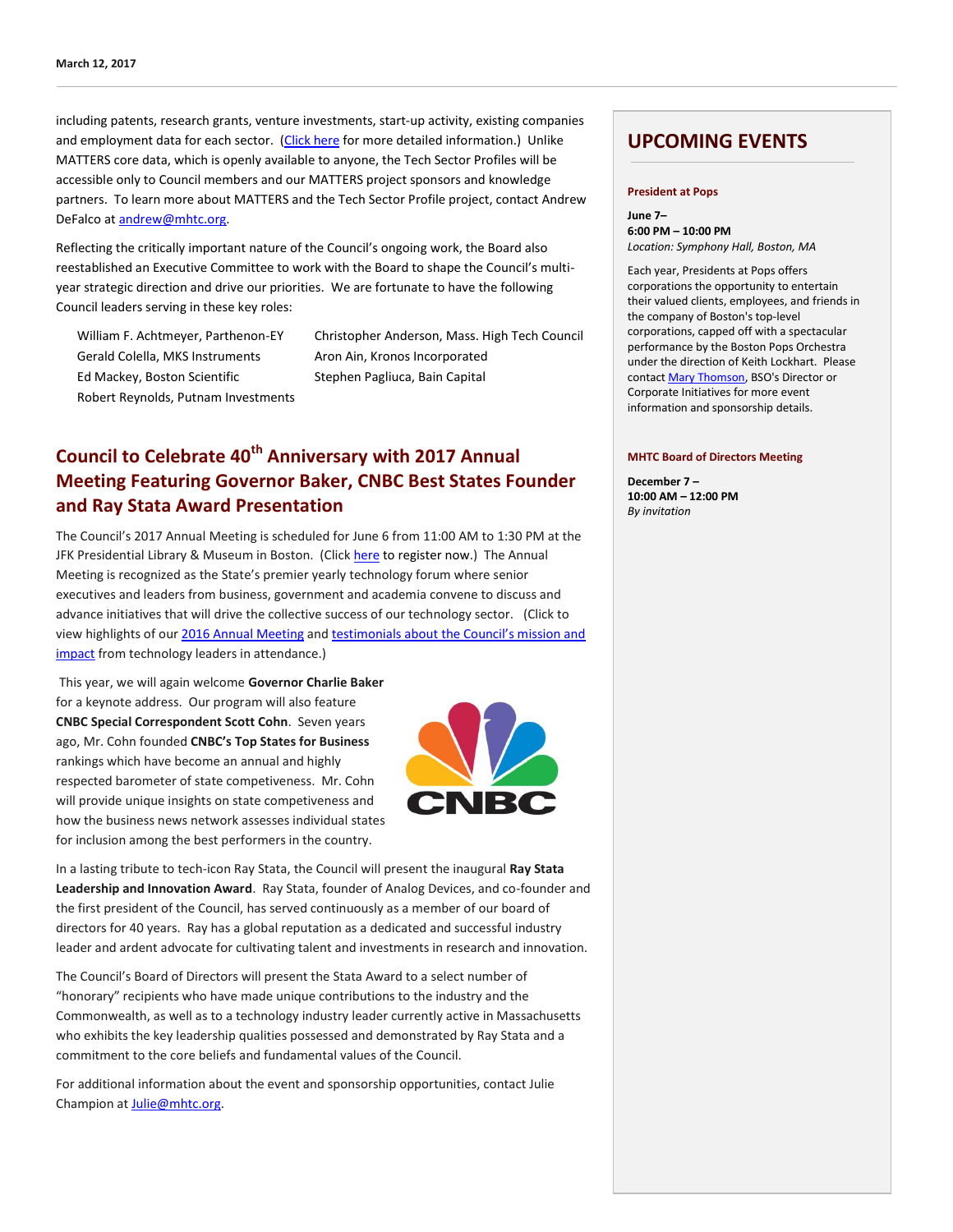### **Spring 2017 MATTERS Executive Competitiveness Insight Survey**

This month, the Council is asking our members to complete our **Spring 2017 MATTERS Executive Competitiveness Insight Survey**. This semi-annual survey of CEO and senior executive perceptions about the state' competitiveness was developed with the assistance of Council member KPMG to inform policy debate across the Commonwealth.

The **MATTERS Executive Competitiveness Insight Survey** provides critical contributions to the ongoing assessment of Massachusetts' strengths and weaknesses and our competitive position relative to other states. Analysis of the survey results will enable business leaders and policy makers to develop a data-driven policy agenda that supports the growth of the technology sector in Massachusetts.

Invitations to participate in the Spring 2017 Survey were sent in early March to all Council members and individuals having primary responsibility for their organization's Council membership. The survey **will remain open until March 31** and participation by your organization is greatly appreciated. Results from the **Fall 2016 MATTERS Survey** can be found [here.](http://matters.mhtc.org/resources/MATTERS_Executive_Competitiveness_Insight_Survey_Fall_2016.pdf)

### **Council Leaders Collaborate with BSO on Presidents at Pops**

The Council is pleased to partner with the Boston Symphony Orchestra and Boston Pops and invites you to join fellow Council members and Greater Boston business leaders at the 36<sup>th</sup> Annual **Presidents at Pops** corporate gala on Wednesday, June 7. Under the continuing leadership of BSO

THIRTY-SIXTH ANNUAL **PRESIDENTS AT POPS** 

Chairman Bill Achtmeyer, this year's benefit concert is co-chaired by Council Executive Committee member Bob Reynolds.

Presidents at Pops 2017 will showcase the world-renowned Boston Pops under the leadership of Keith Lockhart, together with special guest artist, original *Hamilton* cast member and Tony and Grammy Award-winning actor and singer Leslie Odom, Jr.

Inaugurated in 1982, Presidents at Pops celebrates the extraordinary partnership between the Boston business community and the Boston Symphony Orchestra and has proven to be one of the BSO's most successful events and has become a model for other arts organizations across the country.

Council members will receive additional details about event ticketing and sponsorship opportunities in mid-March.

### **Massachusetts Earns No. 1 Spot in US News Rankings**

"The [Massachusetts] economy is benefiting from all those smart people in the technology sector."  $\sim$  Brian Kelly Editor, US News and World Report

On February 2[8 US News and World](https://www.usnews.com/news/best-states/massachusetts)  [Report revealed its inaugural Best](https://www.usnews.com/news/best-states/massachusetts)  [States rankings](https://www.usnews.com/news/best-states/massachusetts) and Massachusetts took the top spot. The US News rankings are largely focused on quality of life metrics and, understandably, Massachusetts' top ranking reflects the high standard of living we enjoy in the Commonwealth. It is important to

keep in mind, however, that the US News rankings place less emphasis on (or omit) additional factors that are often utilized in corporate site selection processes. As a result, the US News

### **BOARD OF DIRECTORS**

Analog Devices, Inc. Bain Capital Private Equity Bentley University Boston Scientific Corporation Brooks Automation, Inc. Canaccord Genuity Inc. Care.com Carruth Capital LLC Choate Hall & Stewart LLP CIO Magazine (Editor Emeritus) Continuum Managed Services LLC Dassault Systèmes Americas Corp. Deloitte & Touche LLP Dunn Rush & Co. LLC Goodwin Procter LLP Jenzabar, Inc. KPMG LLC Kronos Incorporated Mercury Systems, Inc. MilliporeSigma MKS Instruments, Inc. Monster Worldwide, Inc. Northeastern University Parthenon-EY People's United Bank PTC Putnam Investments Radius Health, Inc. Raytheon Company Stratus Technologies Inc. Textron Systems The Charles Stark Draper Laboratory Inc. The Kraft Group The L.S. Starrett Company The MITRE Corporation Trinity Partners LLC University of Massachusetts System Worcester Polytechnic Institute